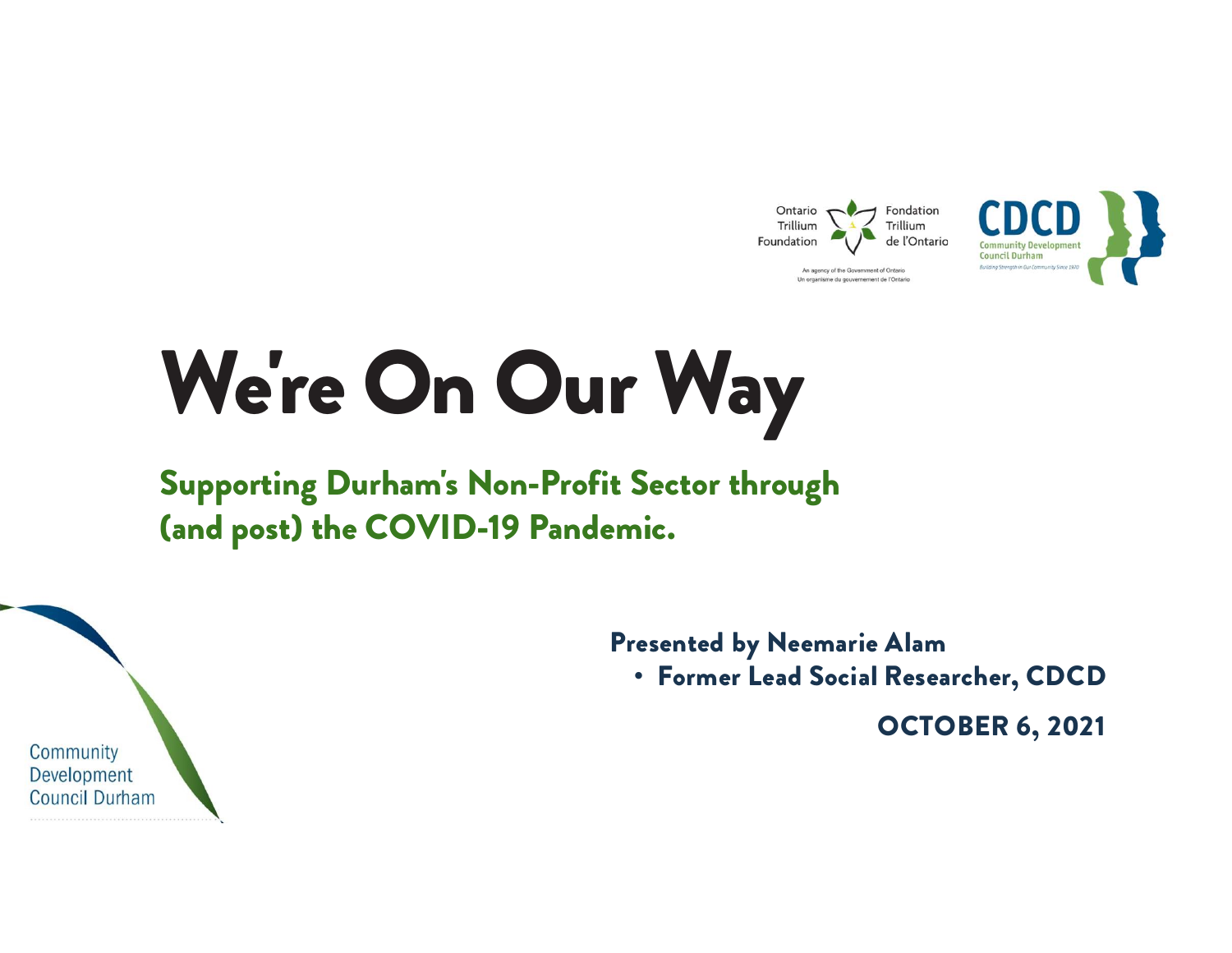

### Our Project at a Glance



### 5 Advisory Group Members

Ajax-Pickering Board of Trade, Ajax-Pickering Hospital Foundation, Durham Child and Youth Planning Network, Durham Community Foundation, United Way Durham Region

 $91$  Key S<br>projection Key Stakeholders were identified as potential project participants

f Trade,<br>
oundation,<br>
urham Community Foundation,<br>
Region<br> **2 Focus Groups of 12 Non-profit Stakeholders<br>
6 Orientation Interviews** 6 Orientation Interviews 10 Key Interviews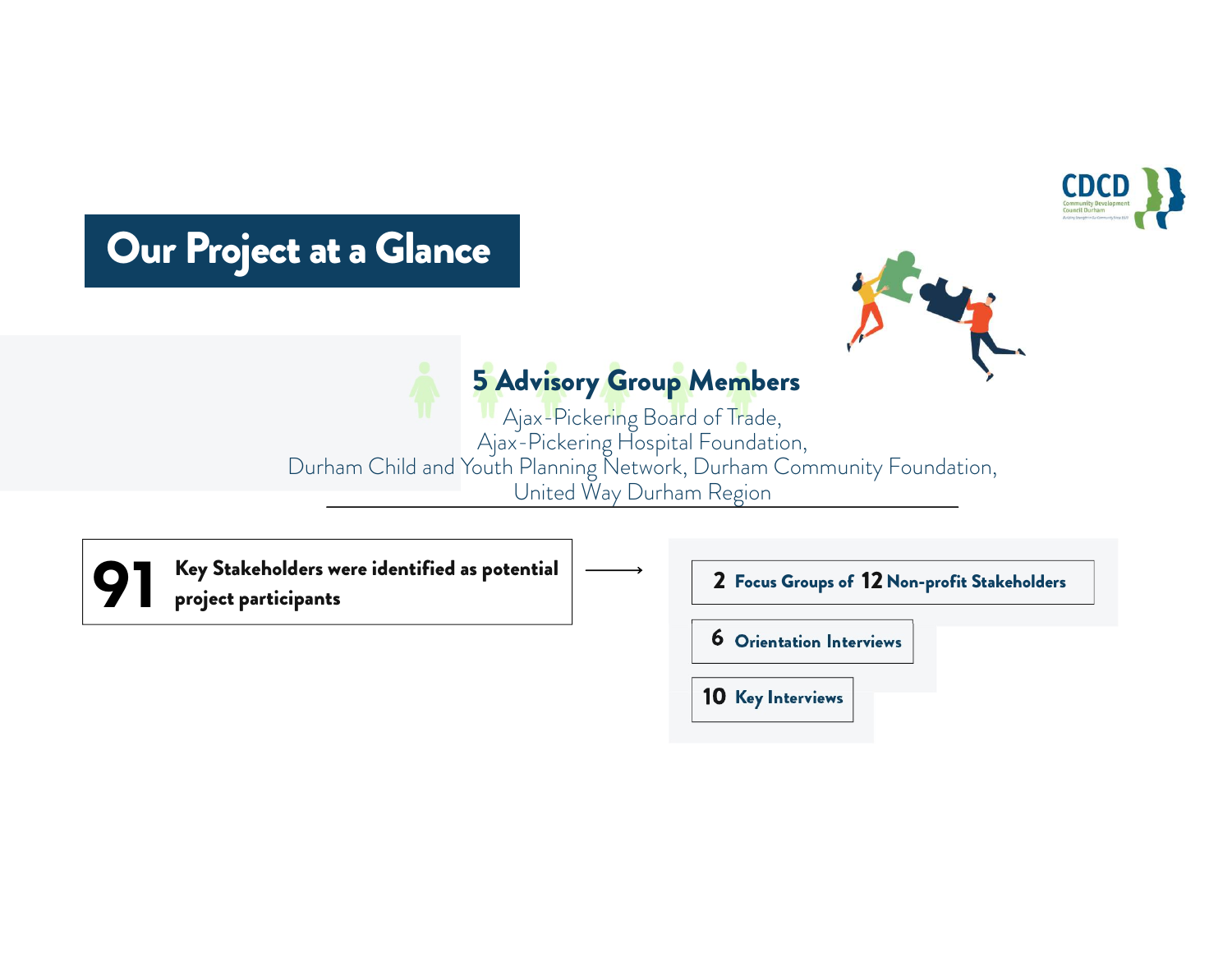

# Our Project at a Glance

#### Information collected was organized into the following sections:

| <b>Key Point 1</b>                                                                                                            | <b>Key Point 2</b>                                                                                                               | <b>Key Point 3</b>                                                                                         |
|-------------------------------------------------------------------------------------------------------------------------------|----------------------------------------------------------------------------------------------------------------------------------|------------------------------------------------------------------------------------------------------------|
| • Sector Description<br>• COVID Impact<br>• Staff Specific Challenges<br>• Operational Challenges<br>• Non-profit Limitations | • Funding<br>• Competition in the non-<br>profit sector<br>• Collaboration amongst non-<br>profits<br>• Grassroots organizations | • Relationship with the<br>Regional Government<br>• Network Building<br>• Innovation<br>• Sector Convening |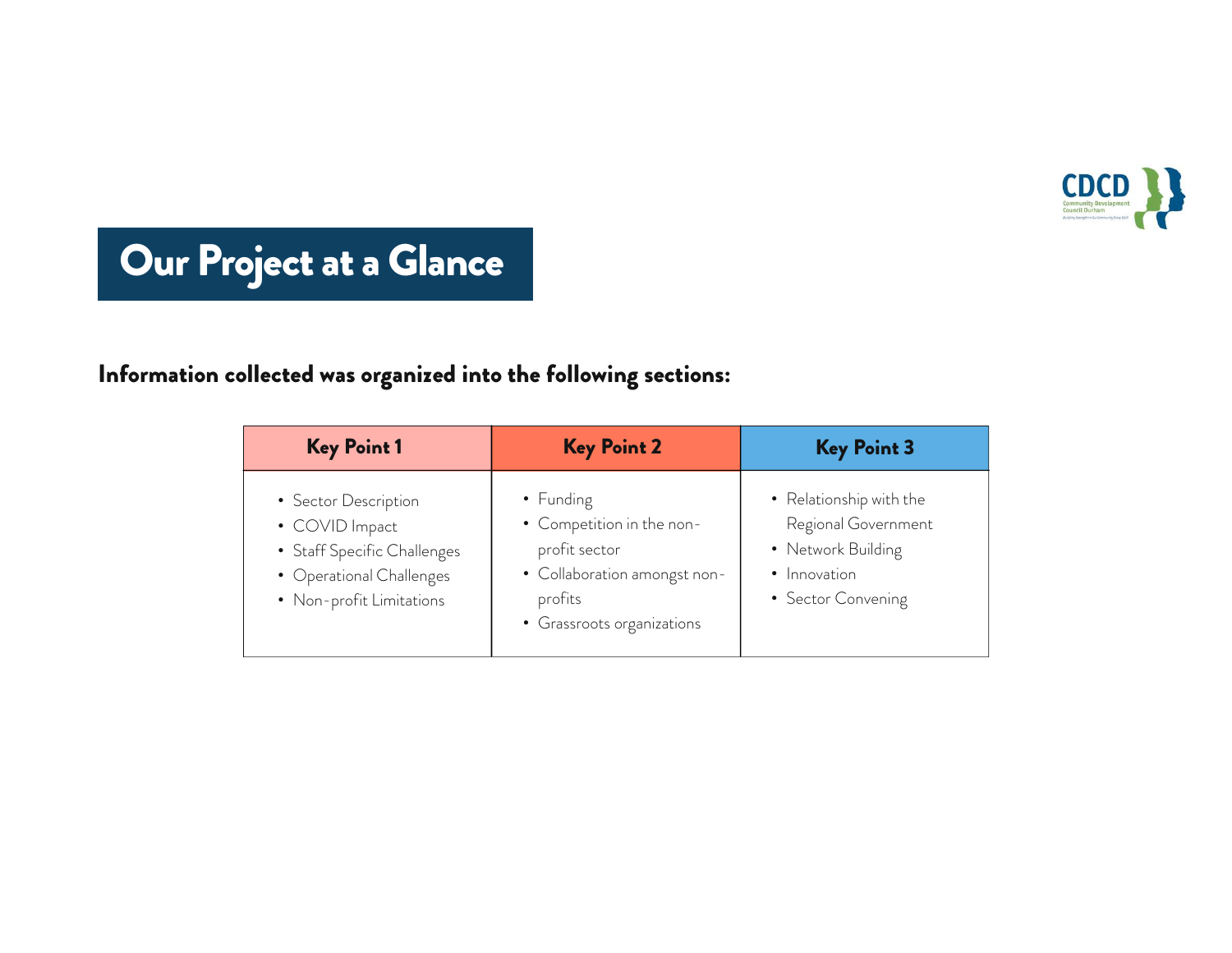

# Major Findings



Covid-19 Highlighted Existing Infrastructural Challenges in Durham's Non-Profit Sector.

Key Point 1  $\mathbb{R}$  Key Point 2  $\mathbb{R}$  Key Point 3  $\circled{e}$ 

Durham's non-profit sector collaborates often for project delivery and to address issues specific to a particular sub-sector but there is little to no collaboration for sectorwide convening and planning. Barriers to sector-wide collaboration include competitive funding structures and limited resources.





Governments and private investors must intentionally find new ways to ensure non-profit engagement and participation with a multitude of voices.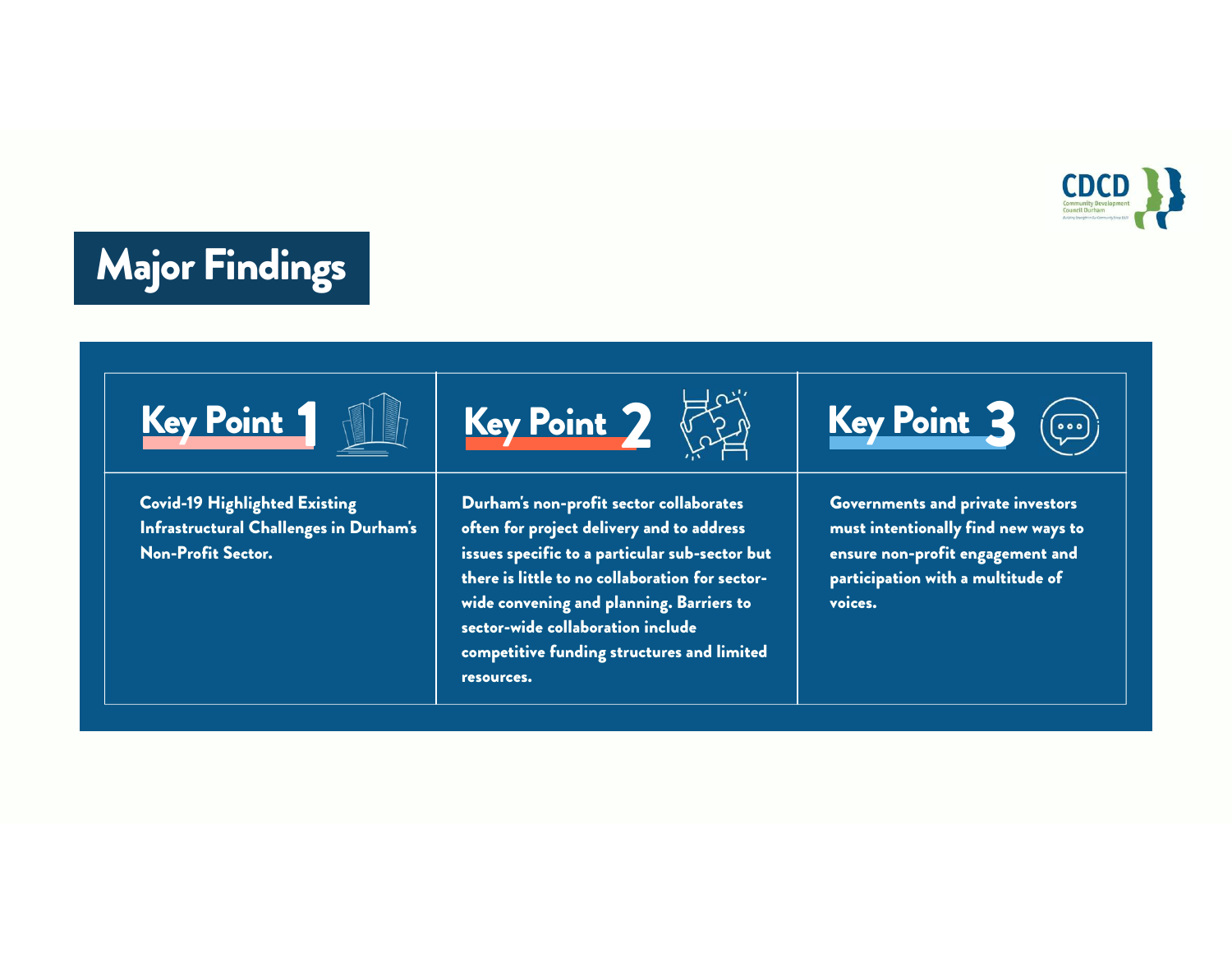# **Major Findings**

Key Point 1

Profit Sector.

### Key Recommendation

Covid-19 Highlighted Existing Infrastructural Challenges in Durham's Non-

• Recovery strategies intended for Durham Region must consider several regional nuances, including geography and proximity to Toronto, and sub-sectoral representation.

**CDCD** 

"As a not-for-profit I think the challenges are probably the same as most as funding is always an issue. Finding qualified people to be able to handle that changing environment is difficult and retention of employees is difficult. We always know in the [Organization] that we are often a stepping stone because we just don't have the capacity to pay high salaries. Our retention has been pretty good in the last five, six years, but oftentimes there could be a high turnover in certain things, and then they go off and get a big, high paying job with the government."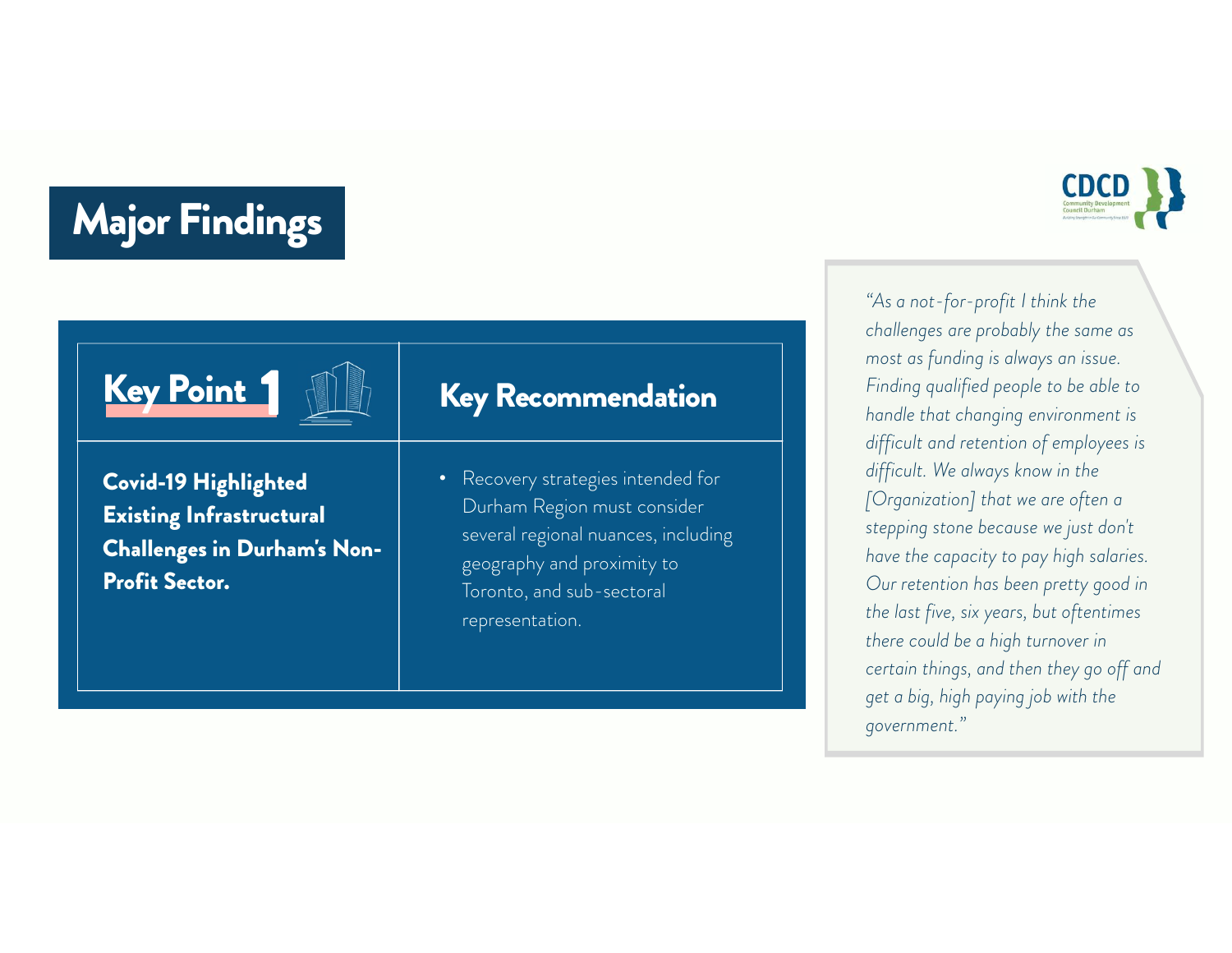#### Major Findings Major Findings

"We have no core funding. We have to rely [on] grants to grants; projects to projects...sometimes when you get lucky, you have some stability with two to three year, 5 year grants. Organizations need to be supported, especially [administrative personnel].



Durham's non-profit sector collaborates often for project delivery and to address issues specific to a particular sub-sector but there is little to no collaboration for sector-wide convening and planning. Barriers to sector-wide collaboration include competitive funding structures and limited resources.

### Key Recommendations

- Invest in more/increased core/operational/administrative funding, including operational/administrative staff funding.
- Encourage and support organizational policy development, including offering financial or consulting support
- Invest in small/grassroots groups who may require support to develop adequate infrastructure

**CDC** 

- Supported reserve funding and allow for fund retention post-funding cycle
- Continue to display unprecedented flexibility. While this has been particularly useful throughout the pandemic, non-profits will require continued flexibility as they re-shift new programs and services to meet new demands.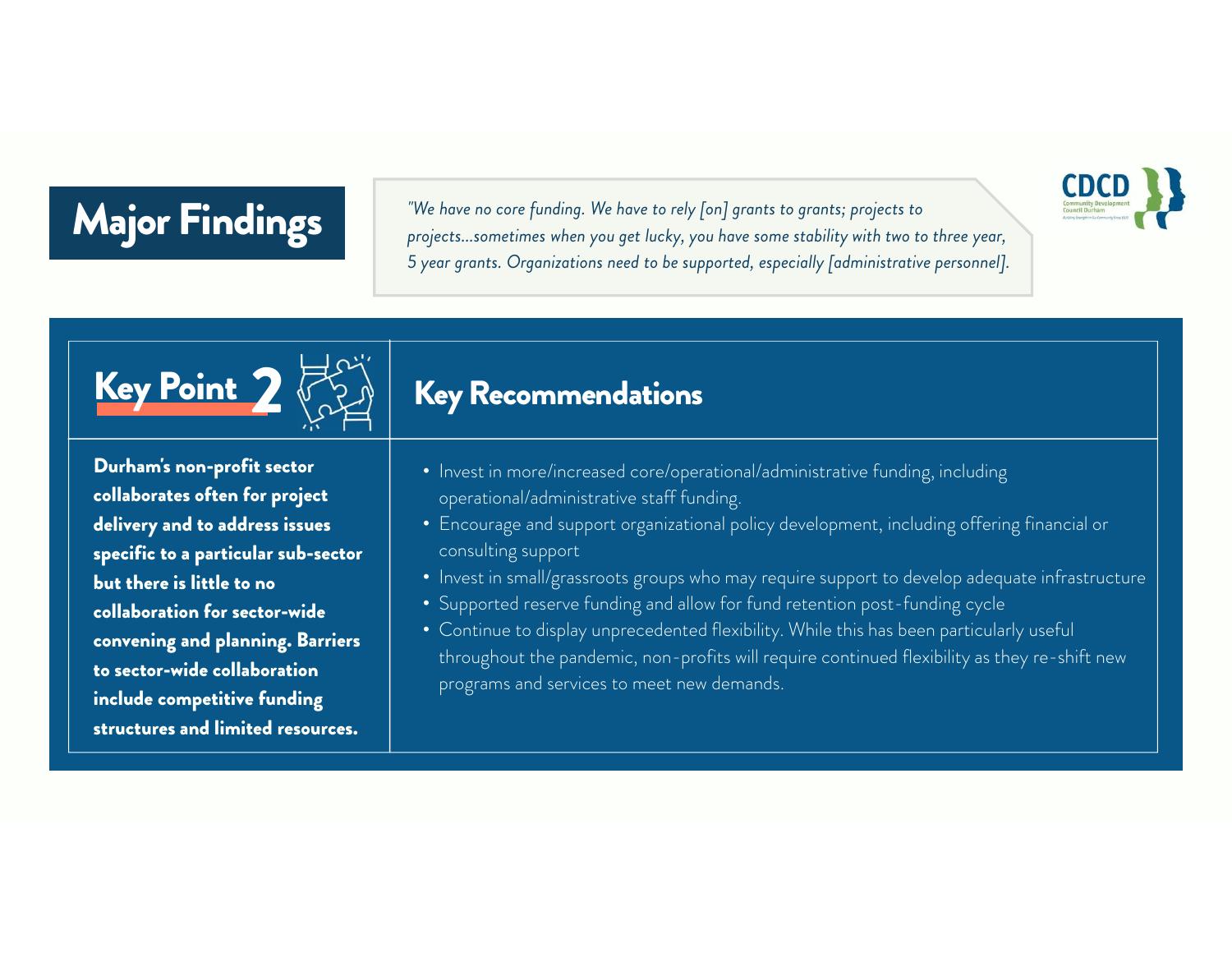#### Major Findings Major Findings





Governments and private investors must intentionally find new ways to ensure nonprofit engagement and participation with a multitude of voices.

### Key Recommendations

• Establish a formal policy framework that outlines the relationship between the Region of Durham and the nonprofit sector.

"So these funders and [the] Region need to make sure that they have an understanding of all the players and they need to have an understanding of when they're making decisions about resources or partnerships or who should be at what table that they're reaching out to the people who have the expertise in whatever area they're working on."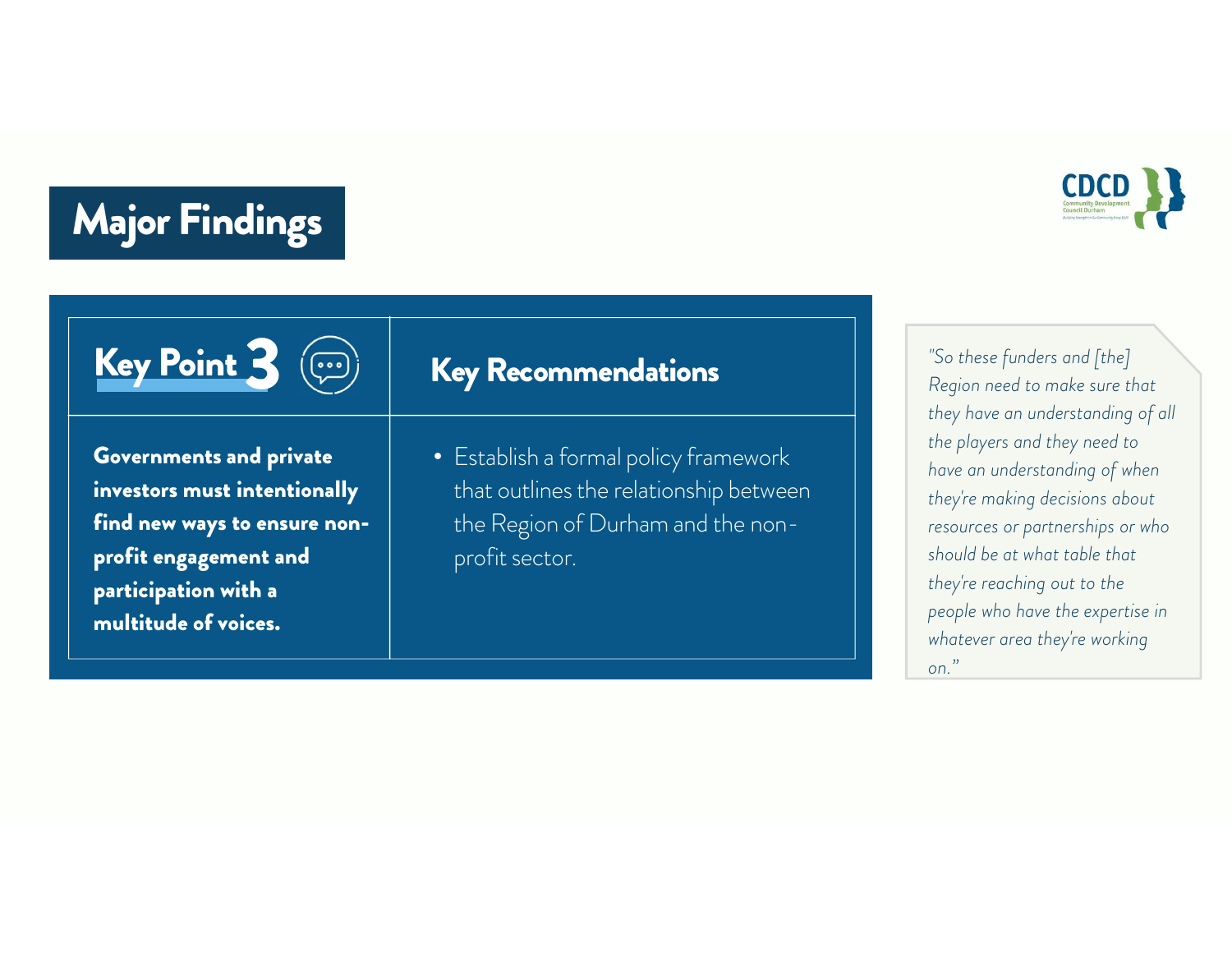

# Acknowledgements

#### Thank you to:

#### Project Partners

- Ajax-Pickering Board of Trade
- Ajax-Pickering Hospital Foundation
- Durham Child and Youth Planning Network
- Durham Community Foundation
- United Way Durham Region

#### All the Organizations that participated as Key Informants

- AIDS Committee of Durham Region
- Boys and Girls Club of Durham
- Feed the Need Durham
- Oshawa Seniors Community Centre
- Salvation Army
- Scientists in Schools
- Their Opportunity
- Whitby Chamber of Commerce
- Women's Multicultural Resource and Community Centre

#### Stakeholders who participated as our Orientations Informants

- Ajax-Pickering Board of Trade
- Community Development Council Durham
- Durham Community Foundation
- Municipality of Clarington
- Region of Durham
- Town of Ajax

#### Focus Group Participants

- 1855 Technology Accelerator
- A Gift of Art
- Bowmanville Older Adults Association
- Community Care Durham
- Community Justice Alternatives of Durham Region
- Durham Association of Family Resources and Support
- Durham Children's Aid Foundation
- Gate 3:16 Outreach Centre
- John Howard Society of Durham
- Precious Minds Supports Services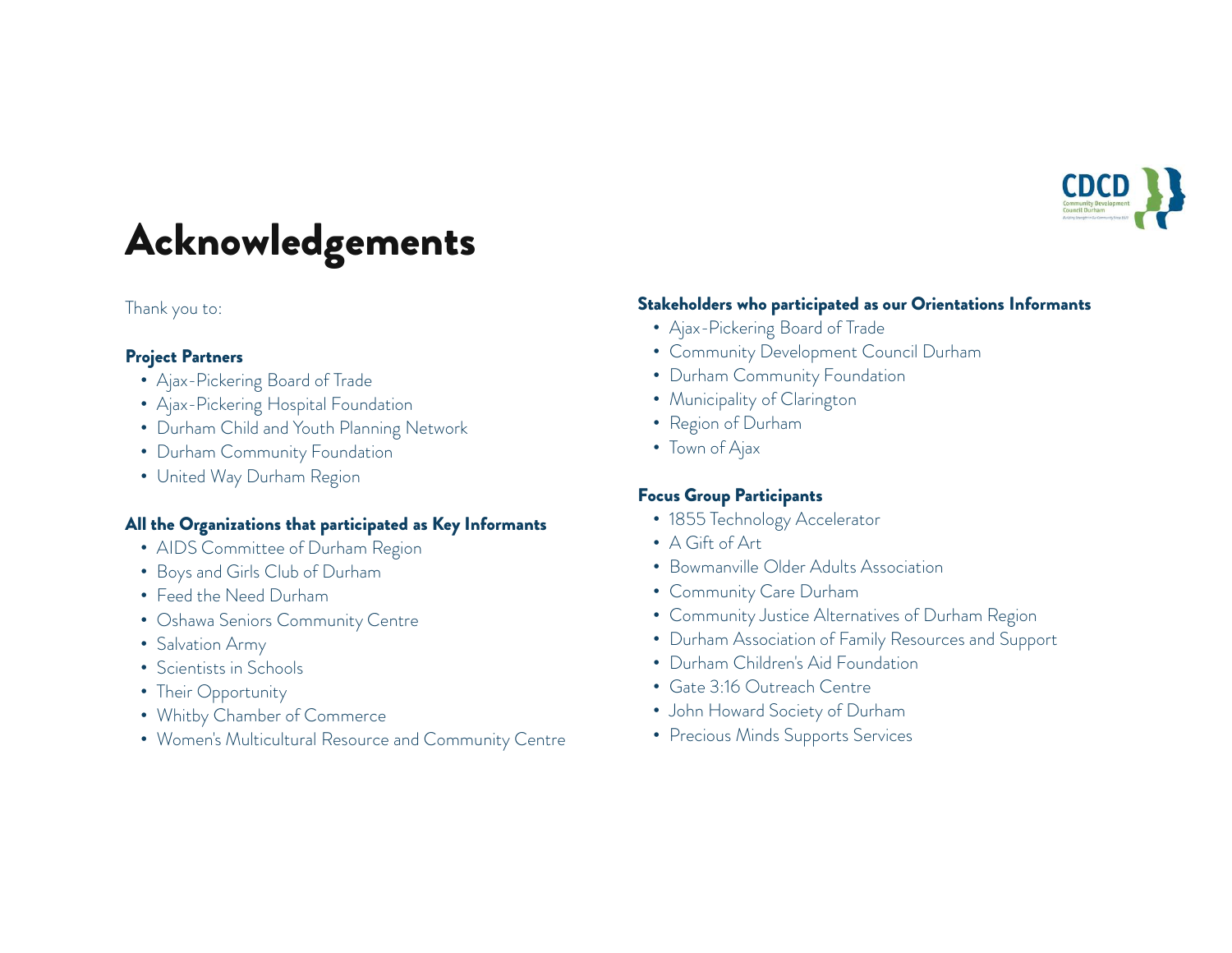

# Next Steps

- Present the Executive Summary and full PHASE II report at an upcoming forum
- Continue to work with our collaborating partners and seek advice from the interviewees to discuss ways to leverage resources and further increase our bench strength among Durham Not for Profit agencies
- Work with Durham Region's non-profits to identify and subscribe to software and technology that will enhance our Present the Executive Summary and full PH,<br>Continue to work with our collaborating parti<br>resources and further increase our bench stre<br>Work with Durham Region's non-profits to id<br>work - today and beyond the pandemic